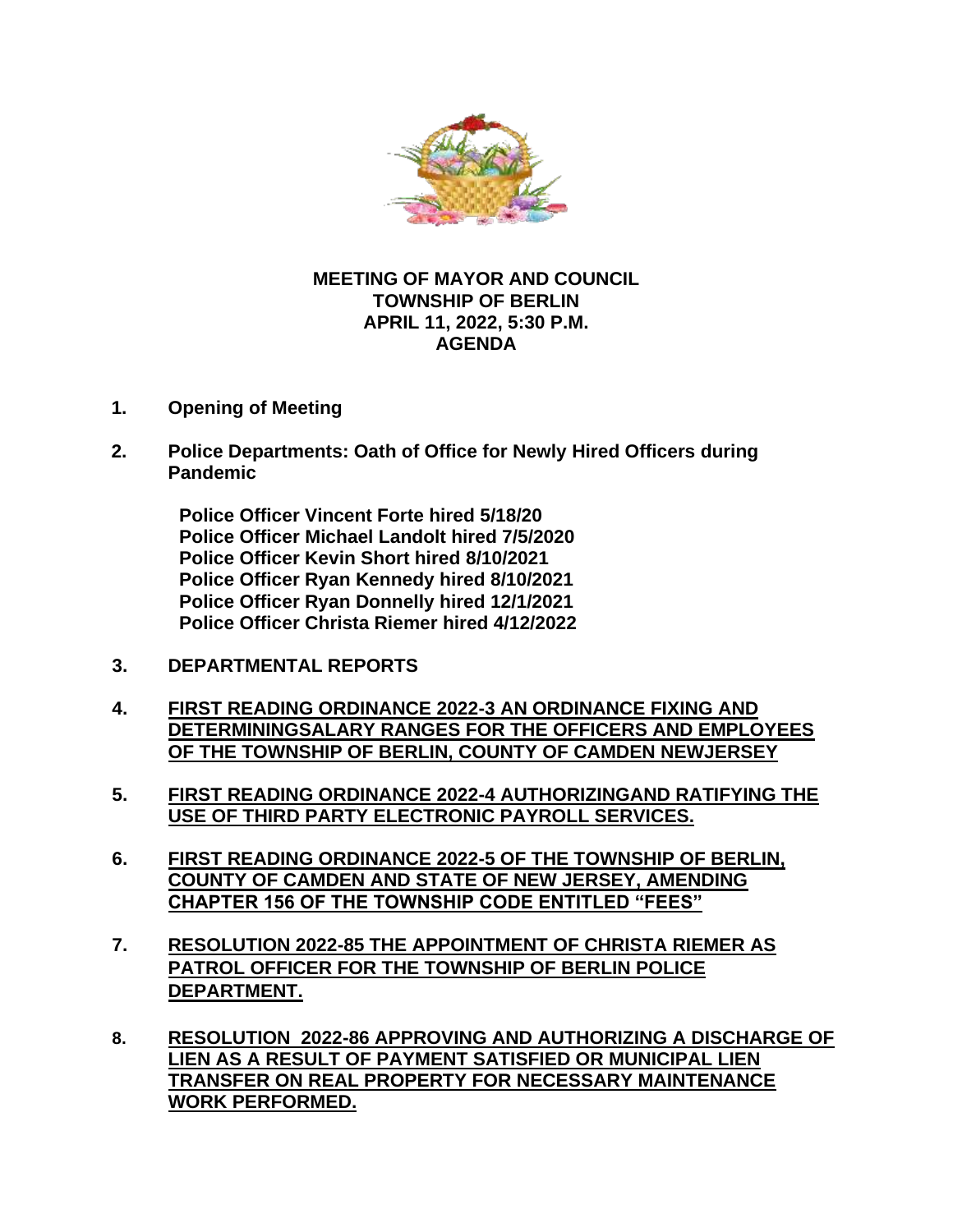- **9. RESOLUTION 2022- 87 CONFIRMING TRANSFER OF CREDITS from May 2022 CURRENT TAX to various quarters to 2022 FINAL TAX VARIOUS LOTS.**
- **10. RESOLUTION 2022-88 RESOLUTION APPROVING THE CONTRACT AND AUTHORING THE MAYOR TO SIGN THE CONTRACT BETWEEN THE TOWNSHIP OF BERLIN AND THE BERLIN TOWNSHIP POLICE ASSOCIATION.**
- **11. RESOLUTION 2022-89 RESOLUTION WAIVING PARK PERMIT FEES FOR WESLEY UNITED METHODIST CHURCH FOR NATIONAL DAY OF PRAYER.**
- **12. RESOLUTION 2022-90 APPROVING USE OF THIRD PARTY PAYROLL VENDOR AND AWARDINGCONTRACT TO PRIMEPOINTLLC TO PROVIDE SUCH SERVICES.**
- **13. RESOLUTION 2022-91 RESOLUTION FOR PLACE TO PLACE TRANSFER, EXTENSION OF PREMISES ON LIQUOR LICENSE FOR WOLFJOHN LLC, VICTORY LANE.**
- **14. RESOLUTION 2022-92 RESOLUTION TO REFUND STREET OPENING FEE FOR RCM BUILDERS FOR 318 MYRTLE AVENUE WEST BERLIN NJ.**
- **15. RESOLUTION 2022-93 AUTHORIZATION TO HOLD TAX SALE FOR 2021 OPEN DELINQUENCIES PER THE OFFICIAL EXTENDED TAX DUPLICATE LIST RULES AND REGULATIONS PURSUANT TO N.J.S.A. 54:5-19.**
- **16. RESOLUTION 2022-94 RESOLUTION AUTHORIZING THE TAX COLLECTOR TO ISSUE ESTIMATED TAX BILLS FOR AUGUST 1, 2022 AS PERMITTED BY NEW JERSEY PUBLIC LAW 1994, C.72.**
- **17. RESOLUTION 2022-95 RESOLUTION RESCINDING RESOLUTION 2022-51**
- **18. RESOLUTION 2022-96 RESOLUTION FOR PAYMENT OF BILLS FOR APRIL.**
- **19. RESOLUTION 2022-97 AUTHORIZING LOCAL EXAMINATION OF THE 2022 BUDGET**
- **20. RESOLUTION 2022-98 RESOLUTION TO INTRODUCE THE 2022 CALENDAR YEAR BUDGET.**
- **21. RESOLUTION 2022-99 APPROVAL TO SUBMIT A GRANT APPLICATION AND EXECUTE A GRANT CONTRACT WITH THE NEW JERSEY DEPARTMENT OF COMMINITY AFFAIRS FOR STREET IMPROVEMENTS.**
- **22. RESOLUTION 2022-100 RESOLUTION AUTHORIZING THE PURCHASE OF A MOBILE REFUSE COLLECTION VEHICLE AND TRUCK CHASSIS PURSUANT**